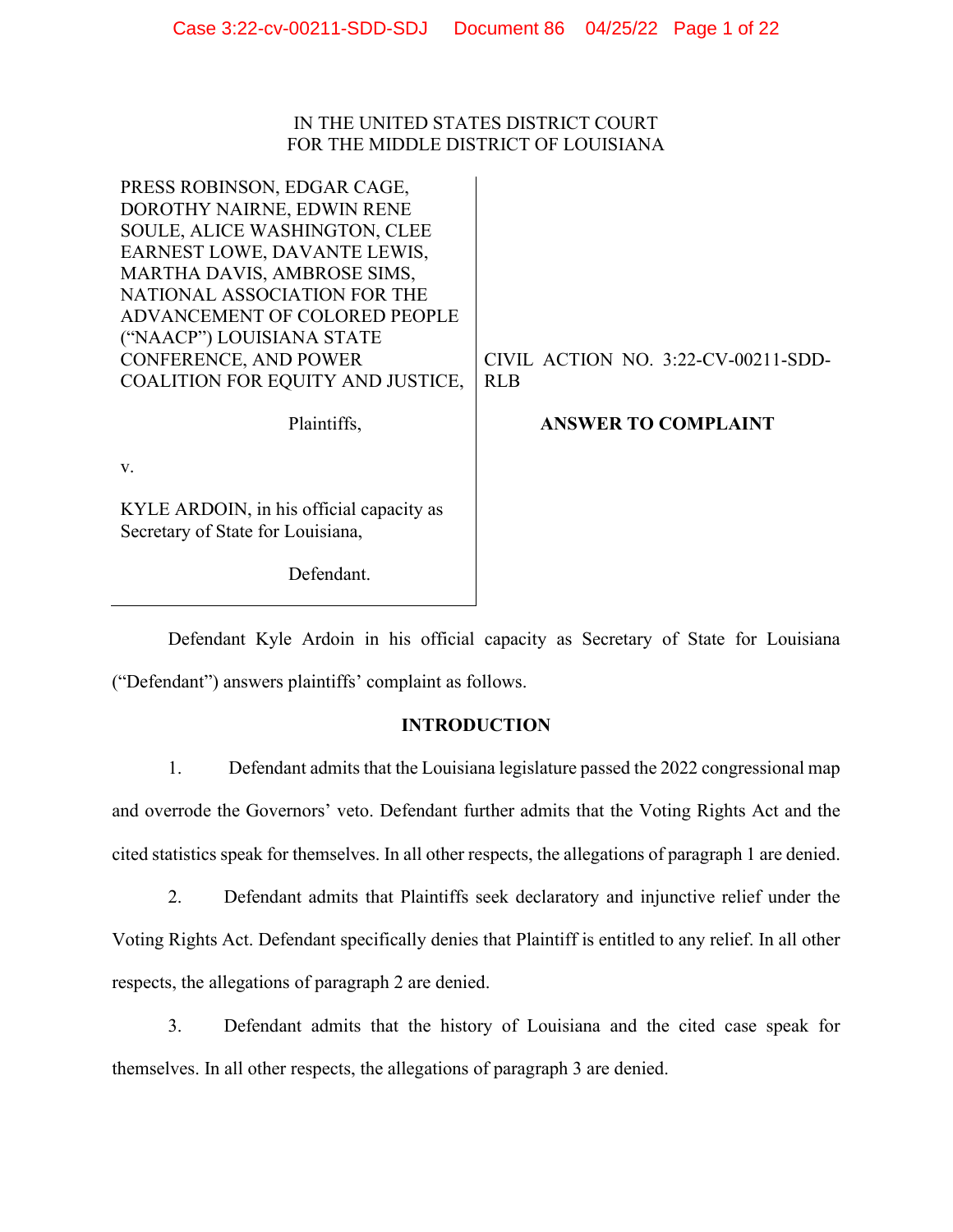### Case 3:22-cv-00211-SDD-SDJ Document 86 04/25/22 Page 2 of 22

4. Paragraph 4 contains a legal conclusion to which no response is required. To the extent a response is deemed to be required, Defendant lacks knowledge or information sufficient to determine the truth of the allegations of paragraph 4.

5. Defendant admits that the cited case speaks for itself. In all other respects, the allegations of paragraph 5 are denied.

6. Defendant admits that Louisiana's history and election results speak for themselves. In all other respects, the allegations of paragraph 6 are denied.

7. Defendant admits that Louisiana's history speaks for itself. In all other respects, the allegations of paragraph 7 are denied.

8. Defendant admits that the Voting Rights Act, the cited case, and the history of DOJ actions in the state speak for themselves. In all other respects, the allegations of paragraph 8 are denied.

9. Defendant admits that comments at public redistricting hearings and the maps proposed by various legislators speak for themselves. In all other respects, the allegations of paragraph 9 are denied.

10. Defendant admits that the Governor's veto statement speaks for itself. Defendant further admits that the Louisiana Legislature overrode the Governor's veto on March 29, 2022. In all other respects, the allegations of paragraph 10 are denied.

11. Defendant admits that the VRA speaks for itself and that the Plaintiffs seek declaratory and injunctive relief. In all other respects, the allegations of paragraph 11 are denied.

#### **"JURISDICTION AND VENUE"**

12. Defendant admits the allegations of paragraph 12.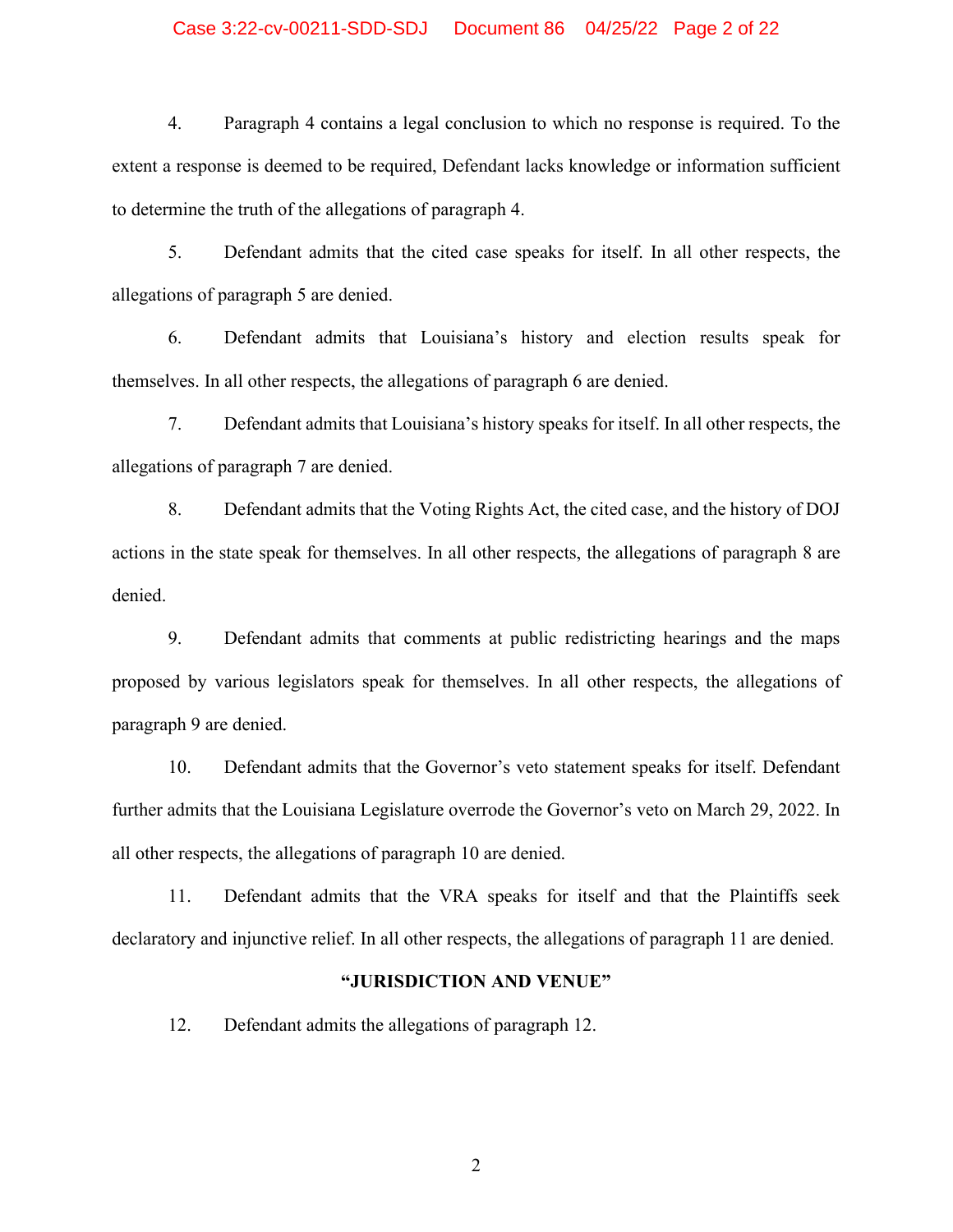13. Defendant admits that Plaintiffs seek declaratory and injunctive relief, but Defendant denies that Plaintiffs are entitled to any relief. In all other respects, the allegations of paragraph 13 are denied.

14. Defendant admits the allegations of paragraph 14.

# **"PARTIES"**

15. Defendant admits the allegations of paragraph 15.

16. Defendant lacks knowledge or information sufficient to admit or deny the allegations of paragraph 16.

17. Defendant denies that any voter is "harm[ed]" by Louisiana's congressional districting plan. In all other respects, Defendant lacks knowledge or information sufficient to admit or deny the allegations of paragraph 17.

18. Defendant denies the allegations of paragraph 18.

19. Defendant admits the allegations of paragraph 19.

20. Defendant lacks knowledge or information sufficient to admit or deny the allegations of paragraph 20.

21. Defendant denies that Louisiana's congressional districting plan violates the VRA or that any voter is harmed by the congressional districting plan. In all other respects, Defendant lacks knowledge or information sufficient to admit or deny the allegations of paragraph 21.

22. Defendant denies that Louisiana's congressional districting plan violates the VRA or that any voter is harmed by the congressional districting plan. In all other respects, Defendant lacks knowledge or information sufficient to admit or deny the allegations of paragraph 22.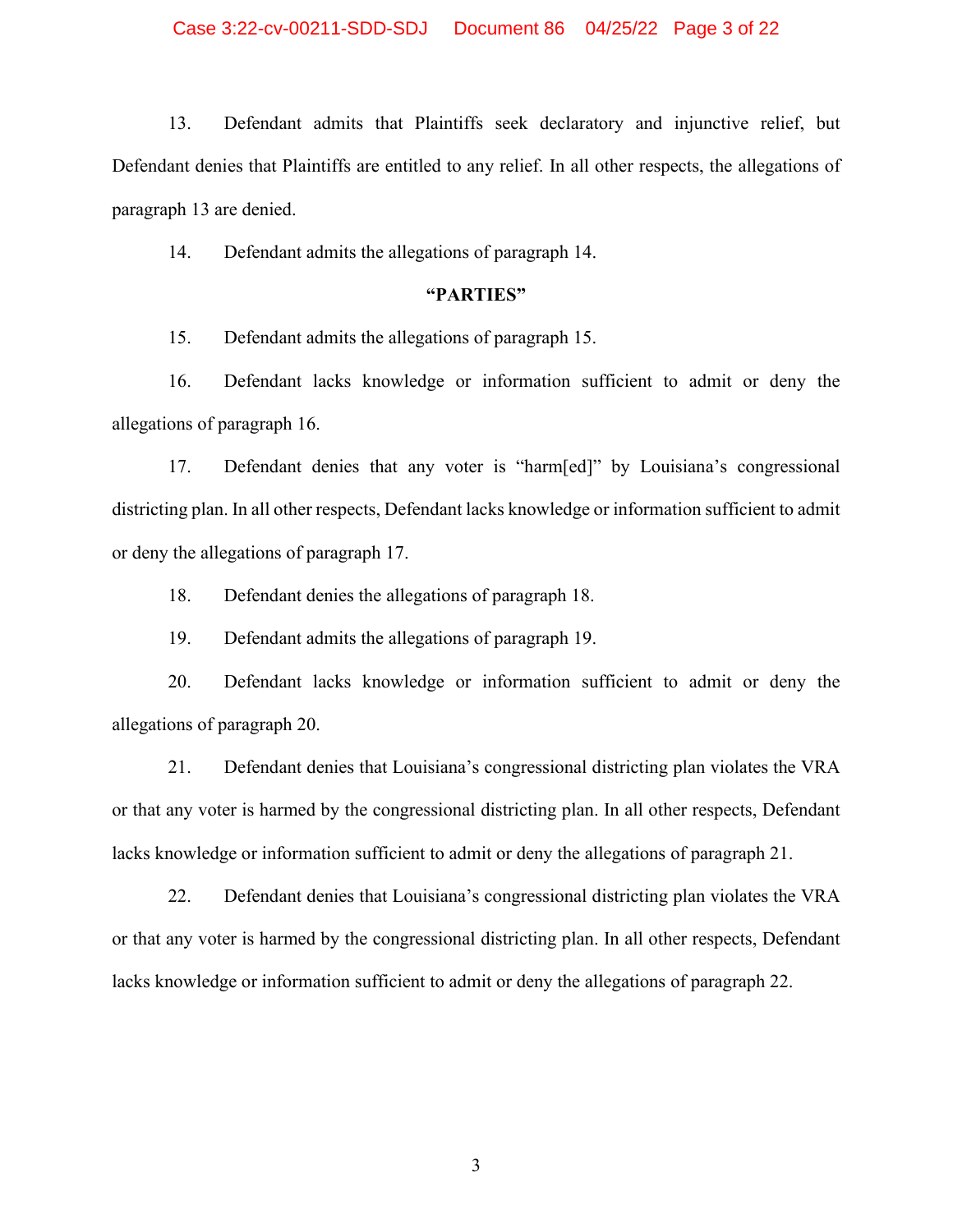#### Case 3:22-cv-00211-SDD-SDJ Document 86 04/25/22 Page 4 of 22

23. Defendant denies that Louisiana's congressional districting plan violates the VRA or that any voter is harmed by the congressional districting plan. In all other respects, Defendant lacks knowledge or information sufficient to admit or deny the allegations of paragraph 23.

24. Defendant denies that Louisiana's congressional districting plan violates the VRA or that any voter is harmed by the congressional districting plan. In all other respects, Defendant lacks knowledge or information sufficient to admit or deny the allegations of paragraph 24.

25. Defendant denies that Louisiana's congressional districting plan violates the VRA or that any voter is harmed by the congressional districting plan. In all other respects, Defendant lacks knowledge or information sufficient to admit or deny the allegations of paragraph 25.

26. Defendant denies that Louisiana's congressional districting plan violates the VRA or that any voter is harmed by the congressional districting plan. In all other respects, Defendant lacks knowledge or information sufficient to admit or deny the allegations of paragraph 26.

27. Defendant denies that Louisiana's congressional districting plan violates the VRA or that any voter is harmed by the congressional districting plan. In all other respects, Defendant lacks knowledge or information sufficient to admit or deny the allegations of paragraph 27.

28. Defendant denies that Louisiana's congressional districting plan violates the VRA or that any voter is harmed by the congressional districting plan. In all other respects, Defendant lacks knowledge or information sufficient to admit or deny the allegations of paragraph 28.

29. Defendant denies that Louisiana's congressional districting plan violates the VRA or that any voter is harmed by the congressional districting plan. In all other respects, Defendant lacks knowledge or information sufficient to admit or deny the allegations of paragraph 29.

30. Defendant admits the allegations of paragraph 30.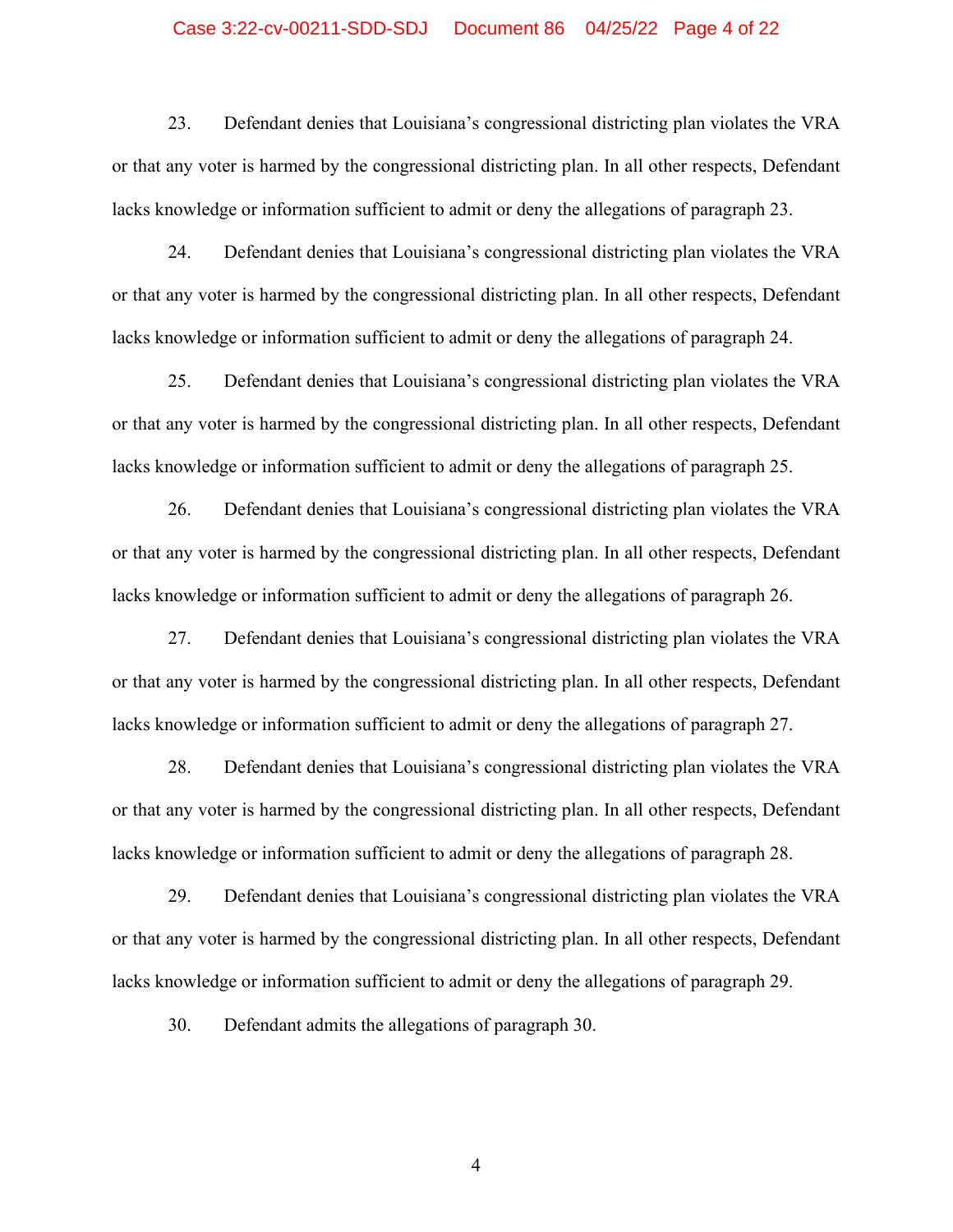# **"LEGAL BACKGROUND"**

31. Defendant admits that Section 2 speaks for itself. In all other respects, the allegations of paragraph 31 are denied.

32. Defendant admits that Section 2 and the cited case speak for themselves. In all other respects, the allegations of paragraph 32 are denied.

33. Defendant admits that Section 2 and the cited case speak for themselves. In all other respects, the allegations of paragraph 33 are denied.

34. Defendant admits that the cited statute and senate report speak for themselves. In all other respects the allegations of paragraph 34 are denied.

35. Defendant admits that the cited senate report and cases speak for themselves. In all other respects, the allegations of paragraph 35 are denied.

36. Defendant admits that the cited case speaks for itself. In all other respects, the allegations of paragraph 36 are denied.

37. Defendant admits that the cited cases and the senate report speak for themselves. In all other respects, the allegations of paragraph 37 are denied.

38. Defendant admits that the cited case speaks for itself. In all other respects, the allegations of paragraph 38 are denied.

#### **"FACTUAL BACKGROUND"**

39. Defendant admits that the results of the 2020 census speak for themselves. In all other respects, the allegations of paragraph 39 are denied.

40. Defendant admits that the cited statute, constitutional provisions, and case speak for themselves. In all other respects, the allegations of paragraph 40 are denied.

41. Defendant admits the allegations of paragraph 41.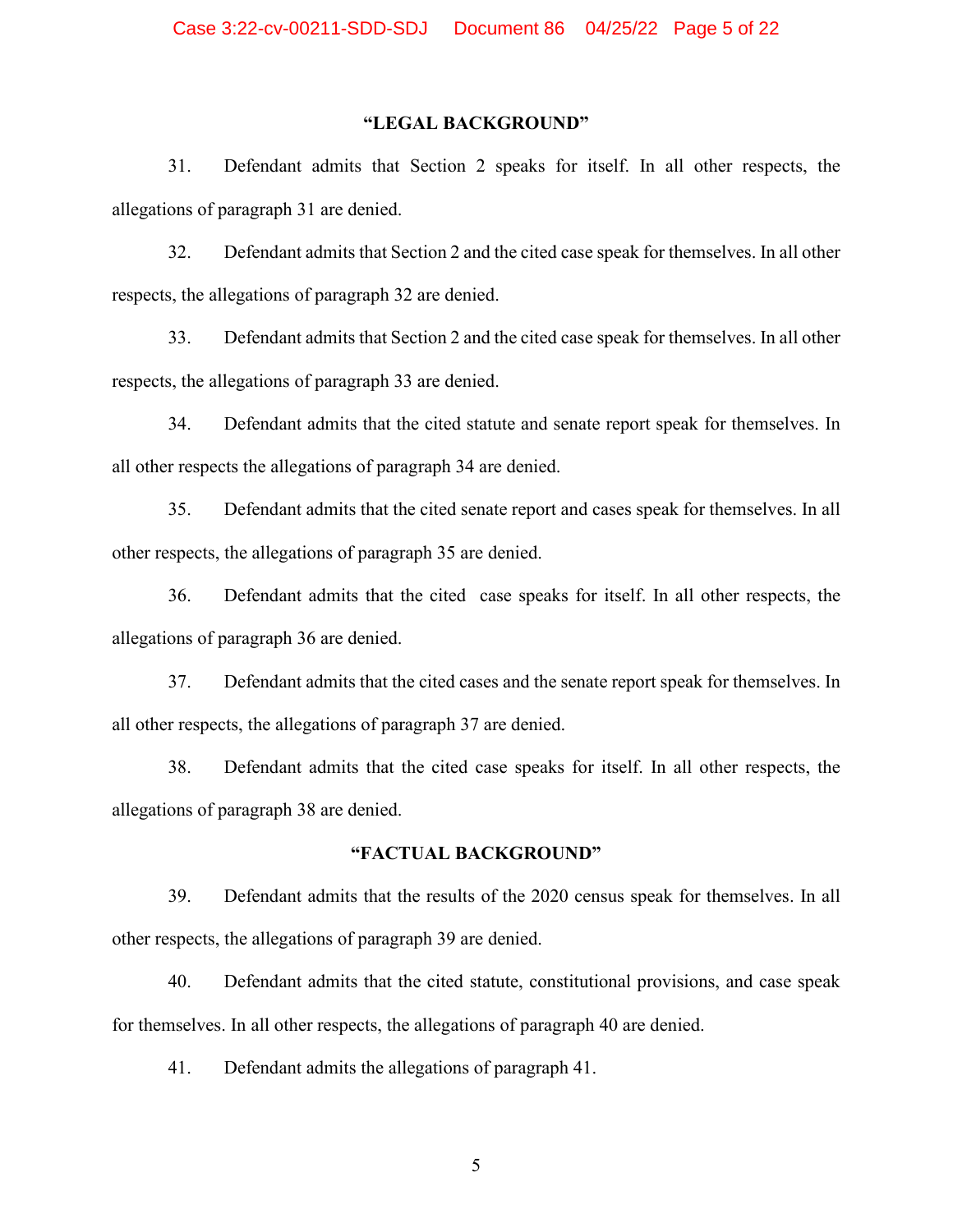#### Case 3:22-cv-00211-SDD-SDJ Document 86 04/25/22 Page 6 of 22

42. Defendant admits that the results of the 2020 census speaks for themselves. In all other respects, the allegations of paragraph 42 are denied.

43. Defendant admits that the laws governing Louisiana's districting process speak for themselves. In all other respects, the allegations of paragraph 43 are denied.

44. Defendant admits that Joint Rule 21 speaks for itself. In all other respects, the allegations of paragraph 44 are denied.

45. Defendant admits that the uncited October 18, 2021 letter speaks for itself. In all other respects, the allegations of paragraph 45 are denied.

46. Defendant admits that the uncited presentation speaks for itself. In all other respects, the allegations of paragraph 46 are denied.

47. Defendant admits that the schedule and stated purpose for the "roadshows" speak for themselves. In all other respects, the allegations of paragraph 47 are denied.

48. Defendant admits that the cited testimony speaks for itself. In all other respects, the allegations of paragraph 48 are denied.

49. Defendant admits that the cited testimony speaks for itself. In all other respects, the allegations of paragraph 49 are denied.

50. Defendant admits that the cited testimony speaks for itself. In all other respects, the allegations of paragraph 50 are denied.

51. Defendant admits that the public comments speak for themselves. In all other respects, the allegations of paragraph 51 are denied.

52. Defendant admits that the cited testimony speaks for itself. In all other respects, the allegations of paragraph 52 are denied.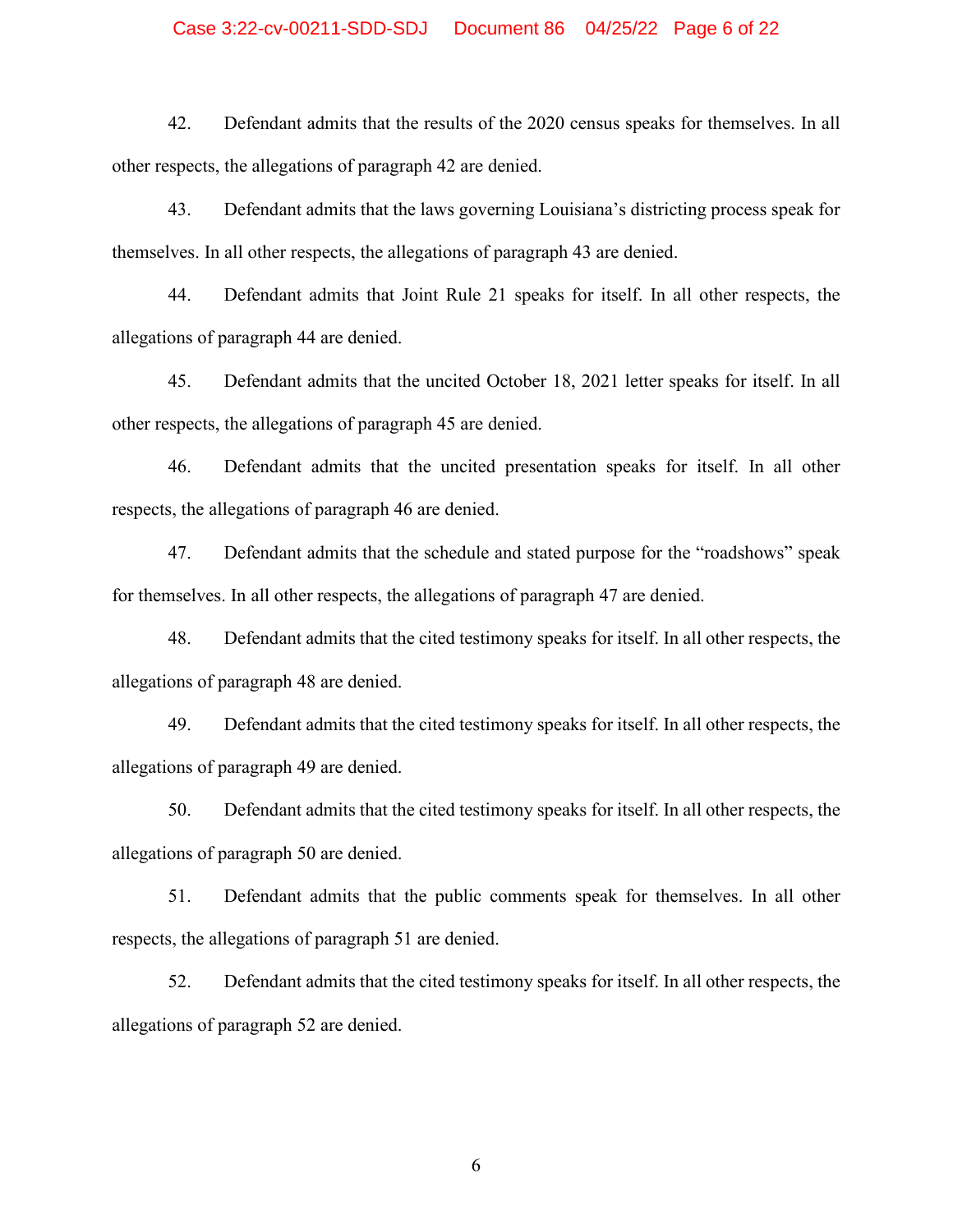#### Case 3:22-cv-00211-SDD-SDJ Document 86 04/25/22 Page 7 of 22

53. Defendant admits that the cited testimony speaks for itself. In all other respects, the allegations of paragraph 53 are denied.

54. Defendant admits that the cited testimony speaks for itself. In all other respects, the allegations of paragraph 54 are denied.

55. Defendant admits that the cited testimony and proposed maps speak for themselves. In all other respects, the allegations of paragraph 55 are denied.

56. Defendant admits that the cited testimony speaks for itself. In all other respects, the allegations of paragraph 56 are denied.

57. Defendant admits that the December 14, 2021 letter speaks for itself. In all other respects, the allegations of paragraph 57 are denied.

58. Defendant admits that the schedule of the roadshows and the testimony at these roadshows speak for themselves. In all other respects, the allegations of paragraph 58 are denied.

59. Defendant admits the allegations of paragraph 59.

60. Defendant admits that the bills and amendments submitted during the Special Session speak for themselves. In all other respects, the allegations of paragraph 60 are denied.

61. Defendant admits that the Senate Governmental Affairs Committee convened on February 2, 2022, and that any testimony in that Committee meeting speaks for itself. In all other respects, the allegations of paragraph 61 are denied.

62. Defendant admits that the Senate Governmental Affairs Committee convened on February 3, 2022, and that any testimony or bills introduced in that Committee meeting speak for themselves. In all other respects, the allegations of paragraph 62 are denied.

63. Defendant admits that the referenced Senator's testimony speaks for itself. In all other respects, the allegations of paragraph 63 are denied.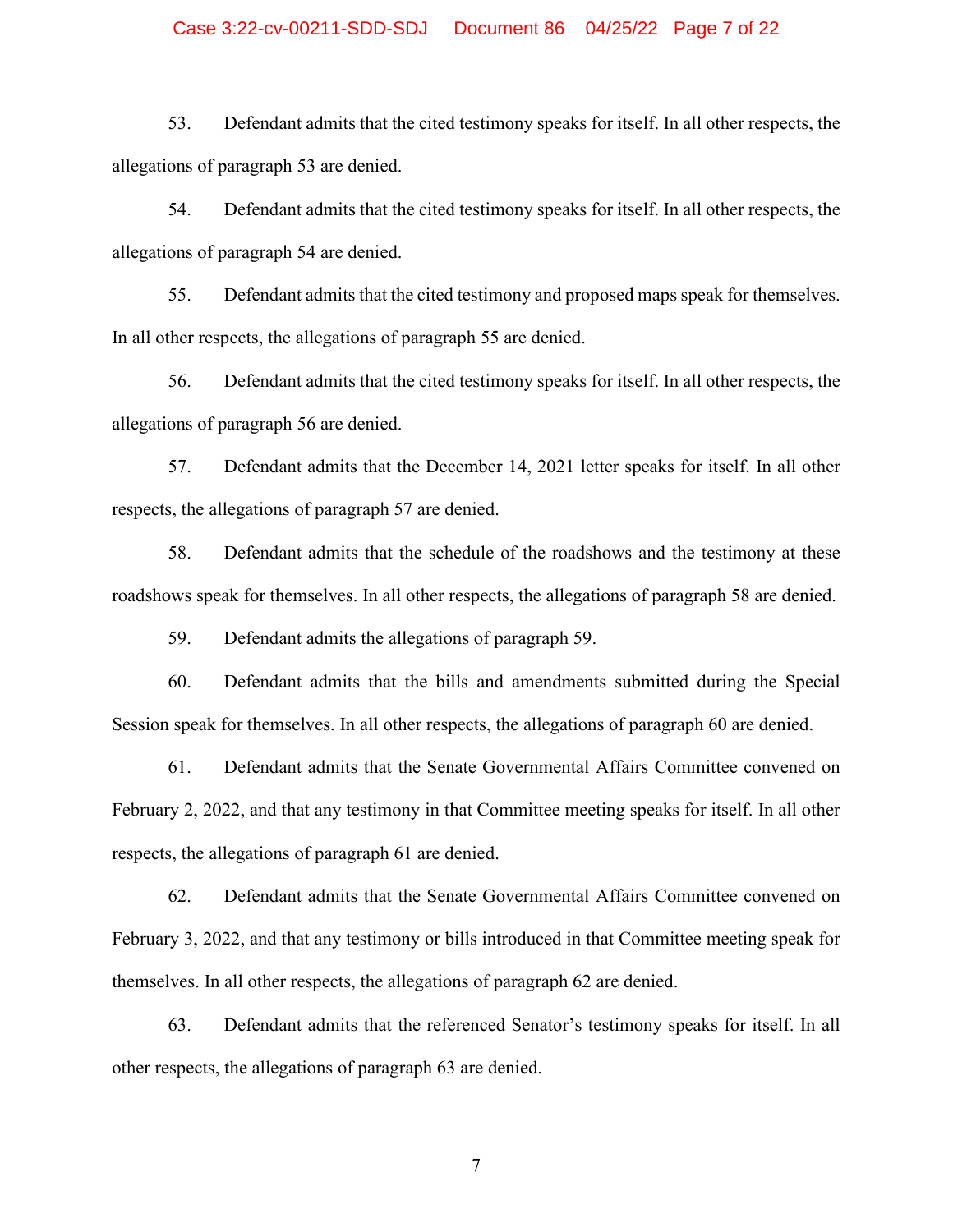### Case 3:22-cv-00211-SDD-SDJ Document 86 04/25/22 Page 8 of 22

64. Defendant admits that Senator Hewitt's testimony speaks for itself. In all other respects, the allegations of paragraph 64 are denied.

65. Defendant admits that Senator Hewitt's testimony speaks for itself. In all other respects, the allegations of paragraph 65 are denied.

66. Defendant admits that the referenced "Coalition maps" speak for themselves. In all other respects, the allegations of paragraph 66 are denied.

67. Defendant admits that the Senate Governmental Affairs Committee met on February 4, 2022 and that the committee votes speaks for itself. In all other respects, the allegations of paragraph 67 are denied.

68. Defendant lacks knowledge or information sufficient to admit or deny the allegations of paragraph 68.

69. Defendant admits that Senator Hewitt's statements speak for themselves. In all other respects, the allegations of paragraph 69 are denied.

70. Defendant admits that the Senate passed S.B. 5 on February 8, 2022, and that the vote speaks for itself. Defendant further admits that the Senate voted to reject an amendment offered by Senator Fields, and that the vote speaks for itself. In all other respects, the allegations of paragraph 70 are denied.

71. Defendant admits that the House and Governmental Affairs Committee met on February 4, 2022 and that the actions of the Committee speak for themselves. In all other respects, the allegations of paragraph 71 are denied.

72. Defendant admits that H.B.1 and the referenced testimony speak for themselves. In all other respects, the allegations of paragraph 72 are denied.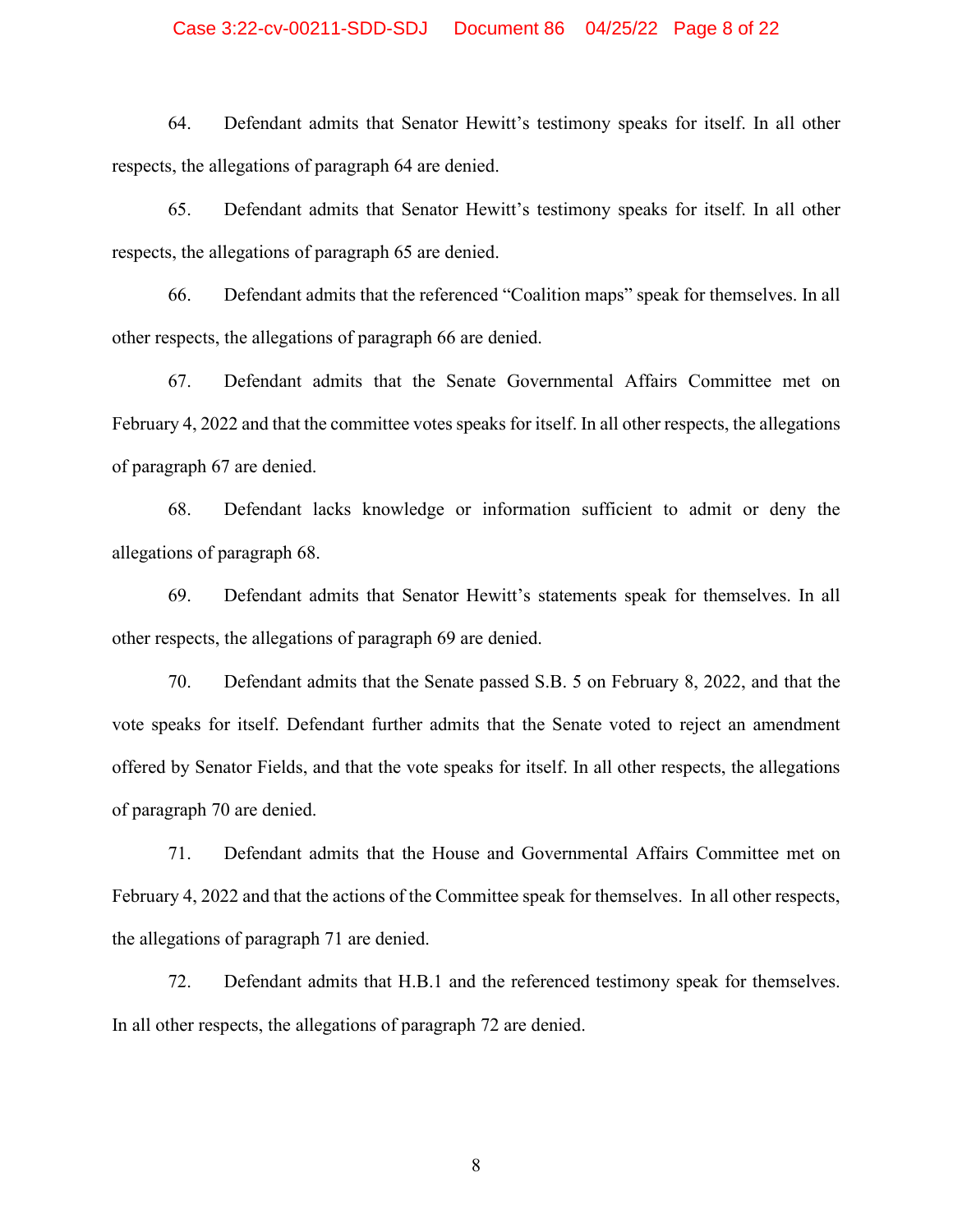#### Case 3:22-cv-00211-SDD-SDJ Document 86 04/25/22 Page 9 of 22

73. Defendant admits that H.B.1 and the referenced testimony speak for themselves. In all other respects, the allegations of paragraph 73 are denied.

74. Defendant admits that the referenced testimony speaks for itself. In all other respects, the allegations of paragraph 74 are denied.

75. Defendant admits that the House and Governmental Affairs Committee voted to send H.B. 1 to the House of Representatives for a floor vote, and that the Committee debate and vote speaks for itself. In all other respects, the allegations of paragraph 75 are denied.

76. Defendant admits that the actions of the House and Governmental Affairs Committee and the referenced bills speak for themselves. In all other respects, the allegations of paragraph 76 are denied.

77. Defendant admits that the referenced testimony speaks for itself. In all other respects, the allegations of paragraph 77 are denied.

78. Defendant admits that the House passed H.B 1 on February 10, 2022, and that the vote speaks for itself. Defendant further admits that amendments were offered by Representatives Marcelle and Gaines and that these amendments and the votes on these amendments speak for themselves. In all other respects, the allegations of paragraph 78 are denied.

79. Defendant admits that on February 14, 2022 the House and Governmental affairs committee passed a bill introduced by Representative Ivey, and that this bill and the vote on this bill speak for themselves. Defendant further admits that this bill was not passed by the House of Representatives on February 16, 2022. In all other respects, the allegations of paragraph 79 are denied.

80. Defendant admits that on February 15, 2022 the House and Governmental Affairs Committee voted in favor of S.B. 5. Defendant also admits that Representative Duplessis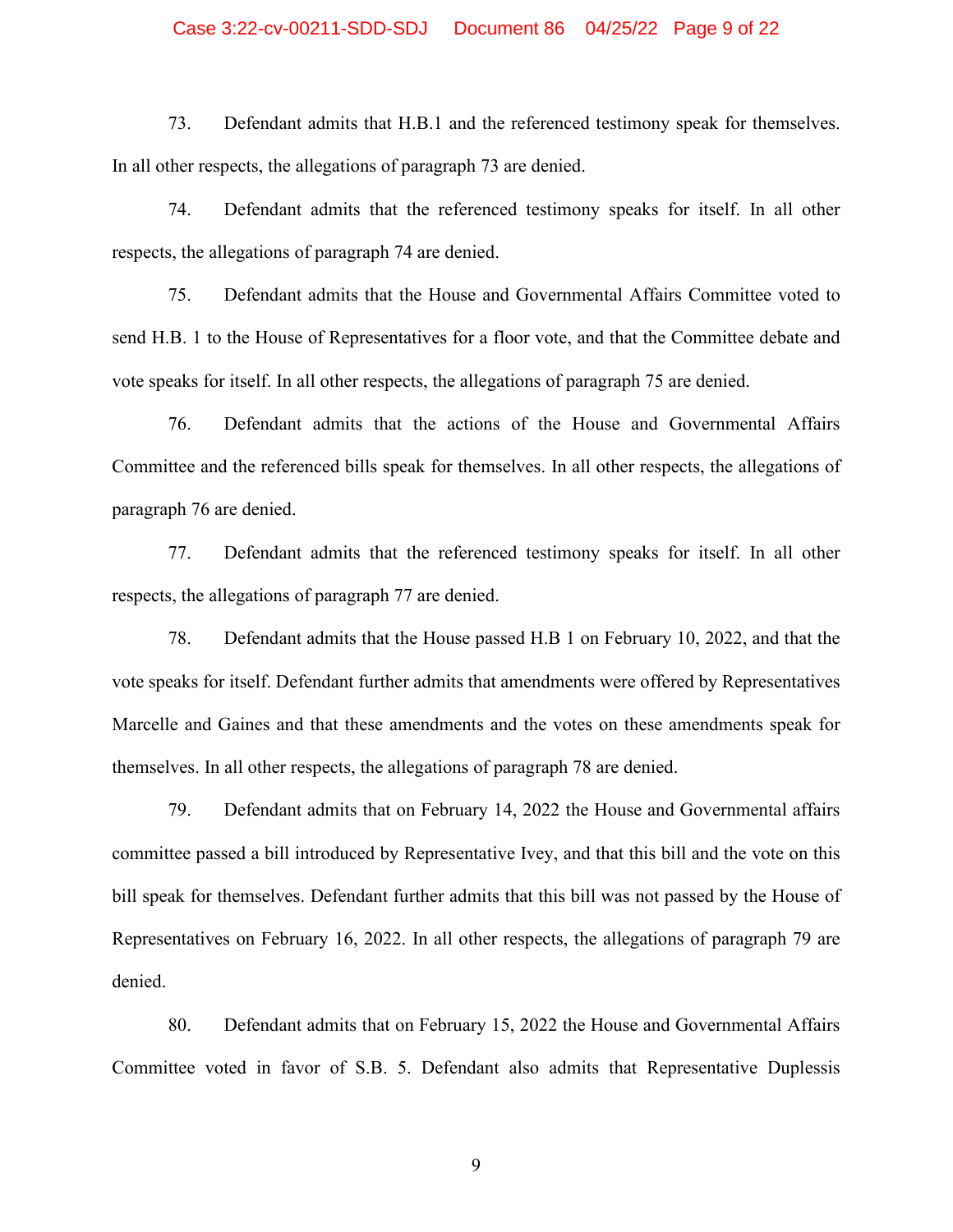#### Case 3:22-cv-00211-SDD-SDJ Document 86 04/25/22 Page 10 of 22

introduced an amendment, which speaks for itself. Defendant further admits that the House and Governmental Affairs Committee did not pass this amendment. In all other respects, the allegations of paragraph 80 are denied.

81. Defendant admits that on February 15, 2022 the Senate Governmental Affairs Committee voted in favor of H.B. 1, and that the referenced testimony speaks for itself. Defendant further admits that Senator Price introduced an amendment, which speaks for itself, and was rejected.

82. Defendant admits that the legislative record regarding the passage of H.B.1 and S.B. 5, including the referenced graphic, speak for themselves. In all other respects, the allegations of paragraph 82 are denied.

83. Defendant admits that the legislative record regarding the passage of H.B.1 and S.B. 5, including the referenced graphic, speak for themselves. In all other respects, the allegations of paragraph 83 are denied.

84. Defendant admits that the Governor vetoed H.B.1 and S.B. 5 and that his veto statement speaks for itself. In all other respects, the allegations of paragraph 84 are denied.

85. Defendant admits the allegations of paragraph 85.

86. Defendant admits that the Legislature overrode the Governor's veto, and that the vote on that speaks for itself. Defendant further admits that the racial and political makeup of members of the Louisiana Legislature speak for themselves. In all other respects, the allegations of paragraph 86 are denied.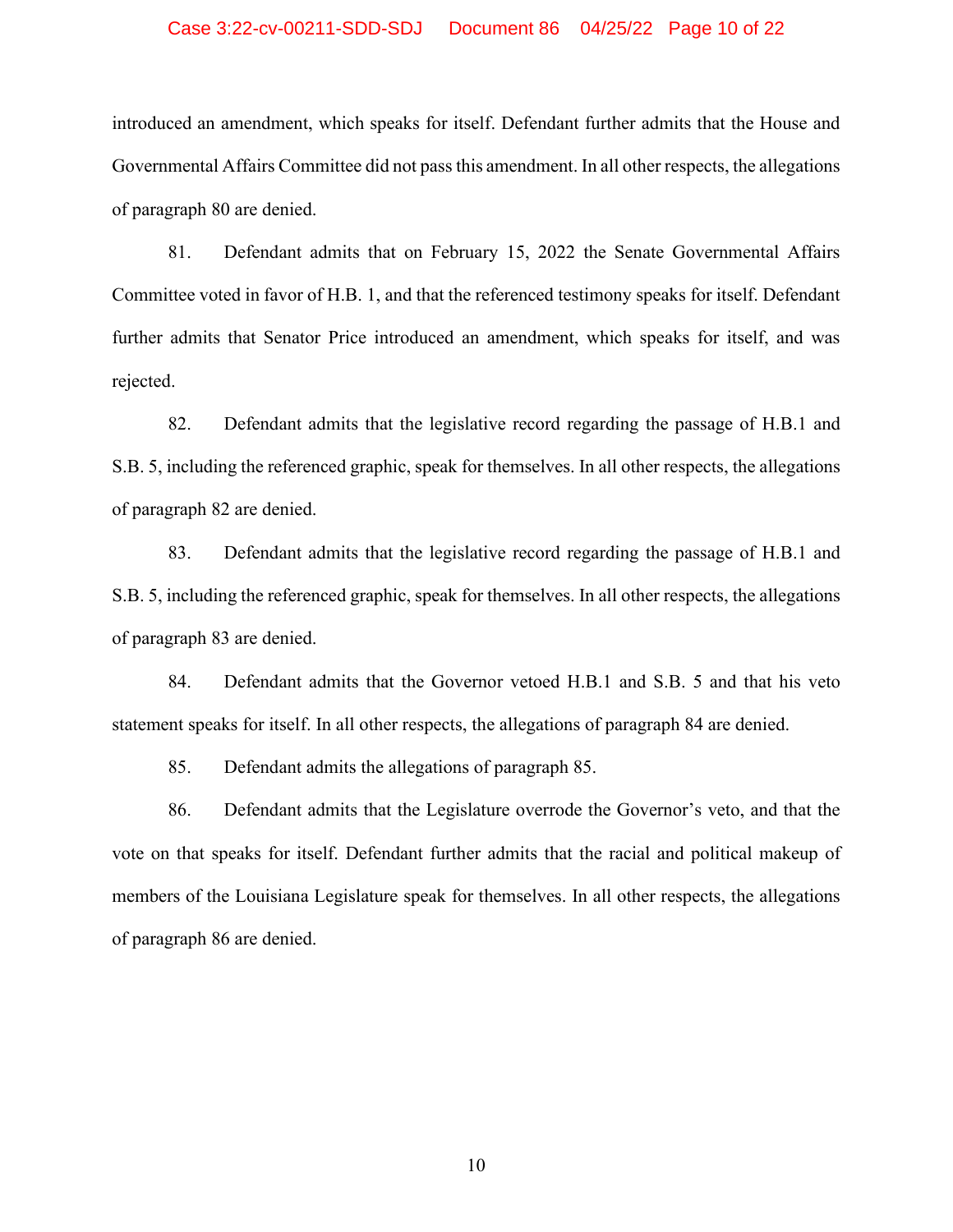#### **"The** *Thornburg v. Gingles* **Preconditions Are Satisfied Here"**

87. Paragraph 87 contains a legal conclusion to which no response is required. To the extent a response is deemed required, Defendant admits that the cited case speaks for itself, in all other respects the allegations of paragraph 87 are denied.

## **"***Gingles* **Precondition One: Size and Compactness of Black Voting Age Population"**

88. Defendant lacks knowledge or information sufficient to admit or deny the allegations of paragraph 88.

89. Defendant admits that on February 8, 2022 Senator Fields introduced an amendment to S.B. 5 which speaks for itself. Defendant denies that any map is "reproduced below" paragraph 89. In all other respects, the allegations of paragraph 89 are denied.

90. Defendant lacks knowledge or information sufficient to admit or deny the allegations of paragraph 90.

91. Defendant lacks knowledge or information sufficient to admit or deny the allegations of paragraph 91.

92. Defendant lacks knowledge or information sufficient to admit or deny the allegations of paragraph 92.

93. Defendant admits that the maps proposed to the Legislature speak for themselves. In all other respects, the allegations of paragraph 93 are denied.

## **"***Gingles* **Precondition Two: Political Cohesiveness of Black Voters"**

94. Defendant admits that the referenced case speaks for itself. In all other respects, Defendant lacks knowledge or information sufficient to admit or deny the allegations of paragraph 94.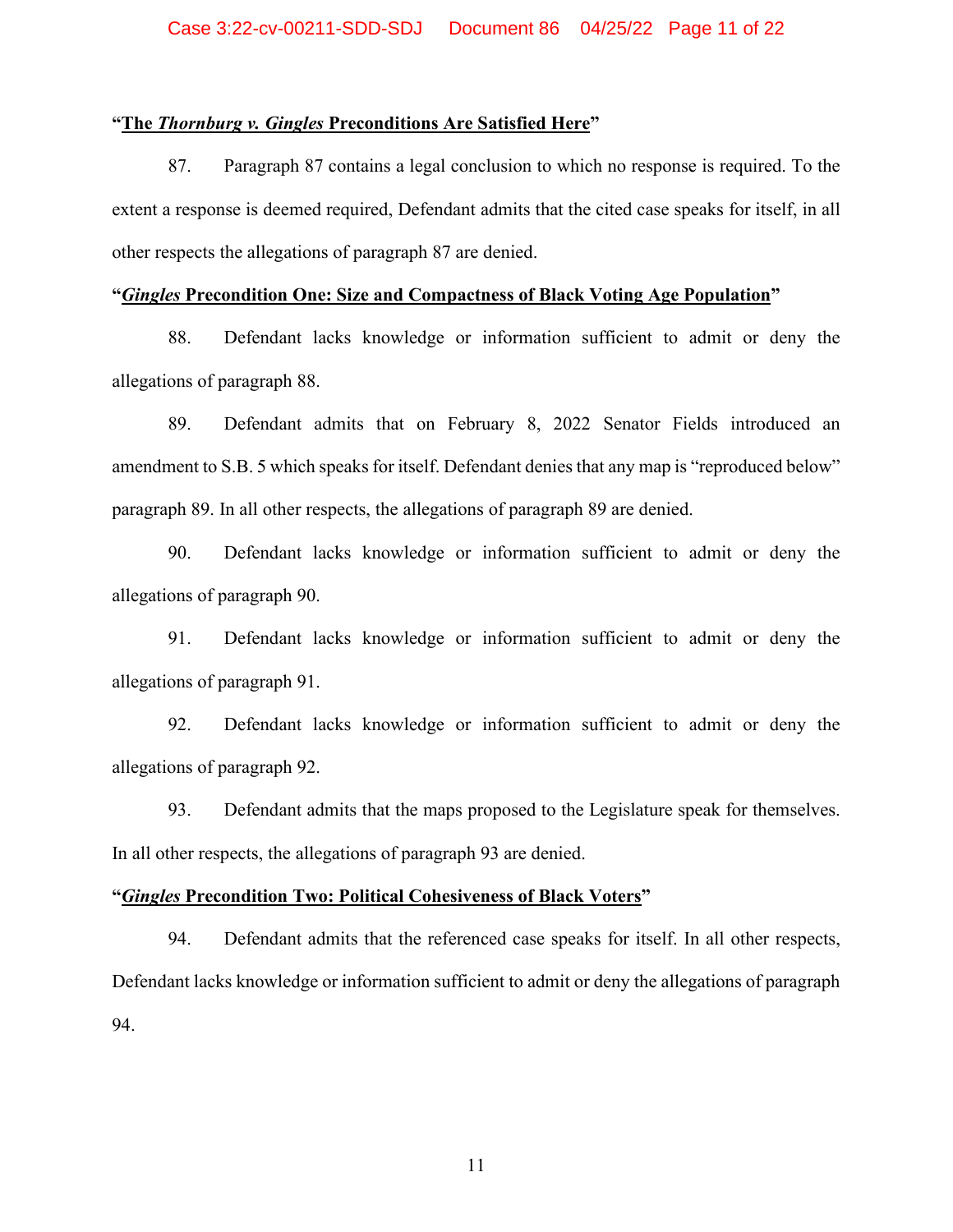### Case 3:22-cv-00211-SDD-SDJ Document 86 04/25/22 Page 12 of 22

95. Defendant admits that the referenced election results speak for themselves. In all other respects, the allegations of paragraph 95 are denied.

96. Defendant admits that the referenced election results speak for themselves. In all other respects, the allegations of paragraph 96 are denied.

97. Defendant admits that the referenced election results speak for themselves. In all other respects, the allegations of paragraph 97 are denied.

# **"***Gingles* **Precondition Three: Bloc Voting by White Voters"**

98. Defendant admits that the referenced election results speak for themselves. In all other respects, Defendant lacks knowledge or information sufficient to admit or deny the allegations of paragraph 98.

99. Defendant admits that the referenced cases speak for themselves. In all other respects, Defendant lacks knowledge or information sufficient to admit or deny the allegations of paragraph 99.

100. Defendant admits that the referenced cases and DOJ action speak for themselves. In all other respects, Defendant lacks knowledge or information sufficient to admit or deny the allegations of paragraph 100.

### **"Under the Totality of the Circumstances, H.B. 1/S.B. 5 Violate Section 2 of the VRA"**

101. Defendant admits that Louisiana's history and the Senate Judiciary Committee report to the 1982 amendments to the VRA speak for themselves. In all other respects, the allegations of paragraph 101 are denied.

#### **"Factor 1: History of Official Voting-Related Discrimination"**

## **"a. Suppression Targeting Black Voters Before the Voting Rights Act"**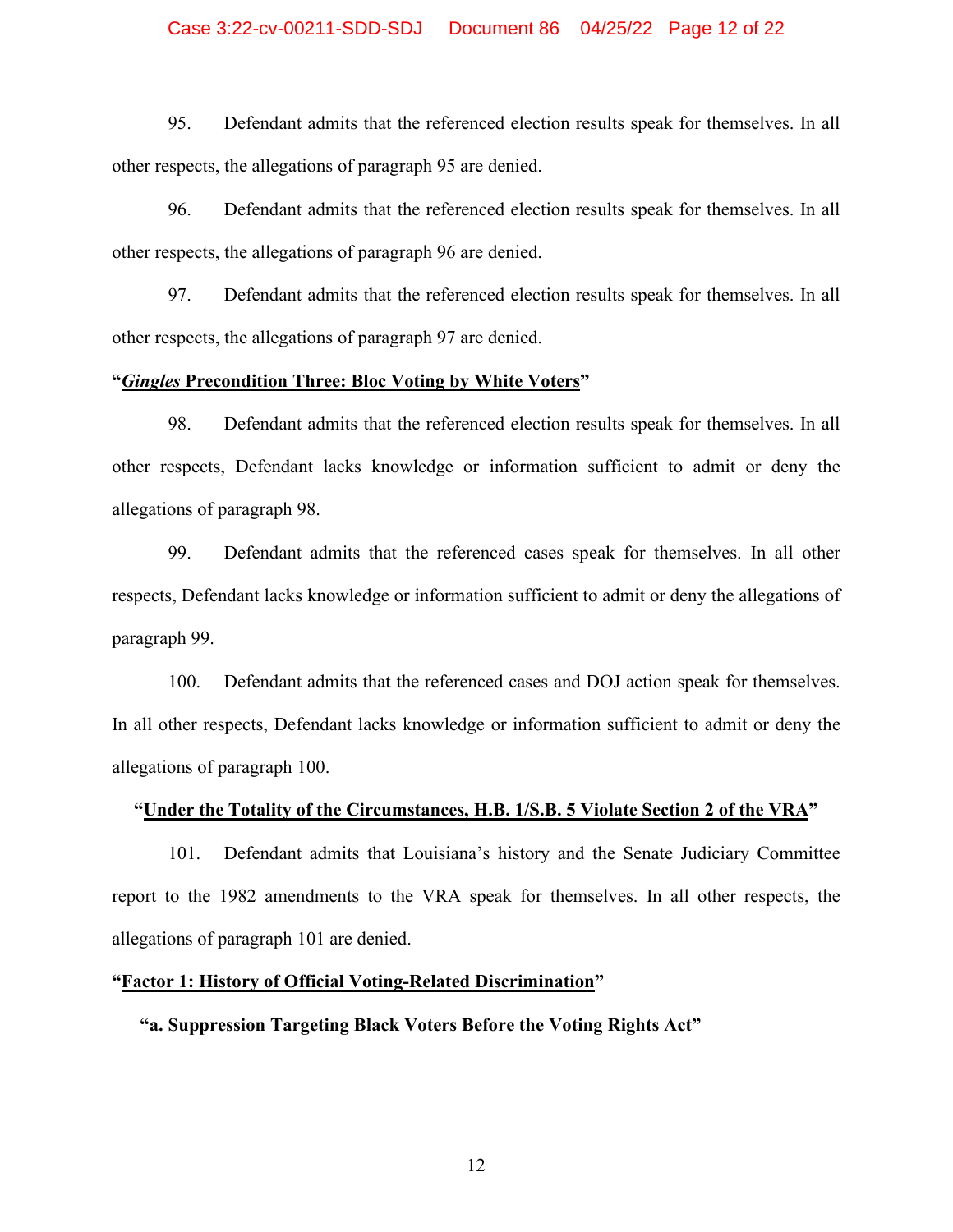### Case 3:22-cv-00211-SDD-SDJ Document 86 04/25/22 Page 13 of 22

102. Defendant admits that the cited case and Louisiana's history speak for themselves. In all other respects, the allegations of paragraph 102 are denied.

103. Defendant admits that Louisiana's history speaks for itself. In all other respects, the allegations of paragraph 103 are denied.

104. Defendant admits that Louisiana's history speaks for itself. In all other respects, the allegations of paragraph 104 are denied.

105. Defendant admits that Louisiana's history speaks for itself. In all other respects, the allegations of paragraph 105 are denied.

106. Defendant admits that Louisiana's history and the cited cases speaks for themselves. In all other respects, the allegations of paragraph 106 are denied.

107. Defendant admits that Louisiana's history and the cited cases speaks for themselves. In all other respects, the allegations of paragraph 107 are denied.

#### **"b. Continued Efforts After the Voting Rights Act to Minimize Black Voting Power"**

108. Defendant admits that the history of the VRA and the referenced case speak for themselves. In all other respects, the allegations of paragraph 108 are denied.

109. Defendant admits that Louisiana's history and the referenced DOJ actions speak for themselves. In all other respects, the allegations of paragraph 109 are denied.

110. Defendant admits that Louisiana's history and the referenced DOJ actions speak for themselves. In all other respects, the allegations of paragraph 110 are denied.

111. Defendant admits that Louisiana's history and the referenced cases speak for themselves. In all other respects, the allegations of paragraph 111 are denied.

112. Defendant admits that Louisiana's history and the referenced cases speak for themselves. In all other respects, the allegations of paragraph 111 are denied.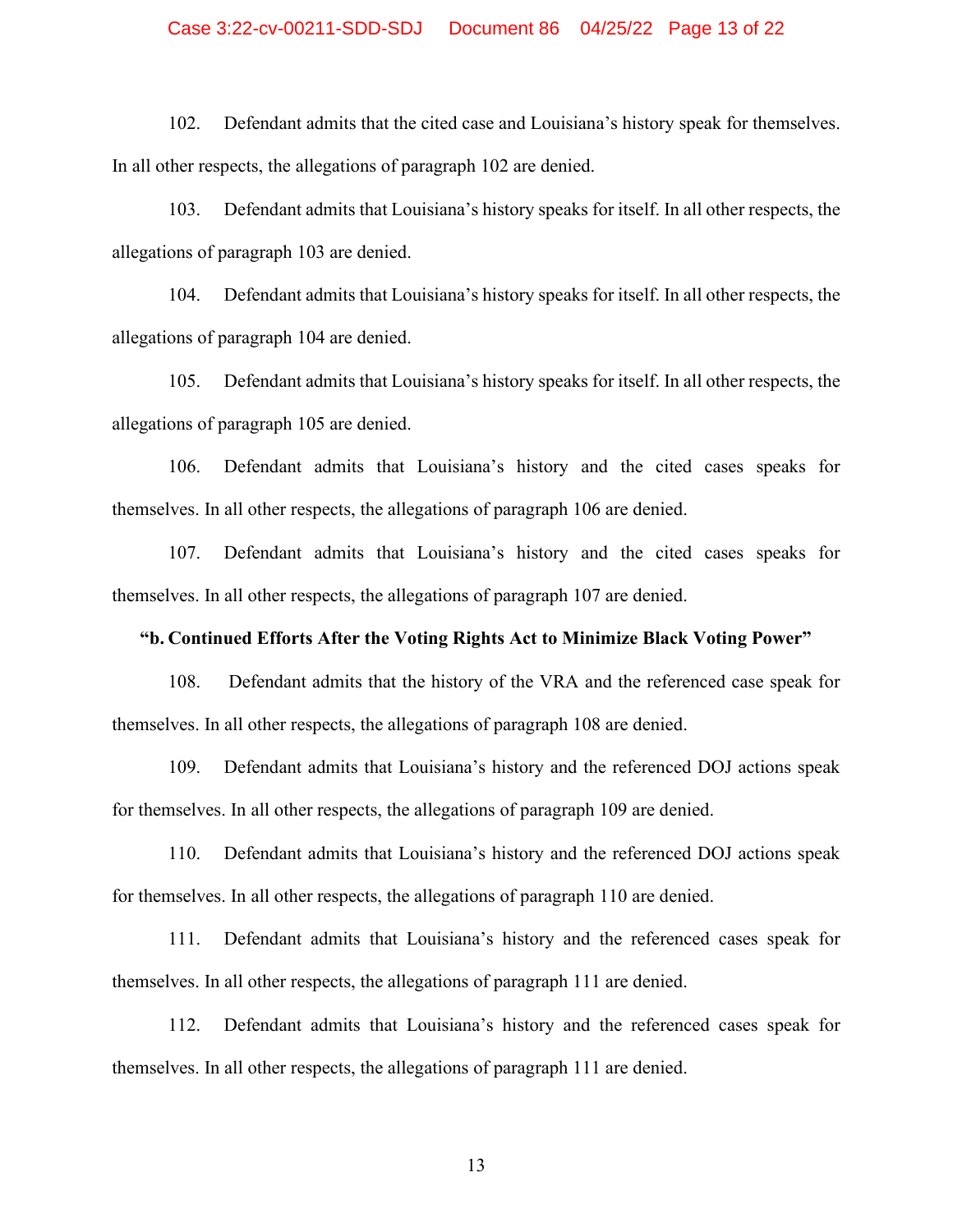### Case 3:22-cv-00211-SDD-SDJ Document 86 04/25/22 Page 14 of 22

113. Defendant admits that Louisiana's history and the referenced DOJ actions speak for themselves. In all other respects, the allegations of paragraph 113 are denied.

114. Defendant admits that Louisiana's history and the referenced DOJ actions speak for themselves. In all other respects, the allegations of paragraph 114 are denied.

115. Defendant admits that Louisiana's history and the referenced case speak for themselves. In all other respects, the allegations of paragraph 115 are denied.

116. Defendant admits that Louisiana's history and the referenced cases speak for themselves. In all other respects, the allegations of paragraph 116 are denied.

117. Defendant admits that Louisiana's history and the referenced cases speak for themselves. In all other respects, the allegations of paragraph 117 are denied.

118. Defendant admits that Louisiana's history and the referenced cases speak for themselves. In all other respects, the allegations of paragraph 118 are denied.

119. Defendant admits that Louisiana's history and the referenced cases speak for themselves. In all other respects, the allegations of paragraph 119 are denied.

120. Defendant admits that Louisiana's history and the referenced cases speak for themselves. In all other respects, the allegations of paragraph 120 are denied.

### **"Factor 2: The Extent of Racial Polarization"**

121. Defendant lacks knowledge or information sufficient to admit or deny the allegations of Paragraph 121.

#### **"Factor 5: Effects of Louisiana's History of Discrimination"**

122. Defendant admits that the history of Louisiana speaks for itself. In all other respects, the allegations of paragraph 122 are denied.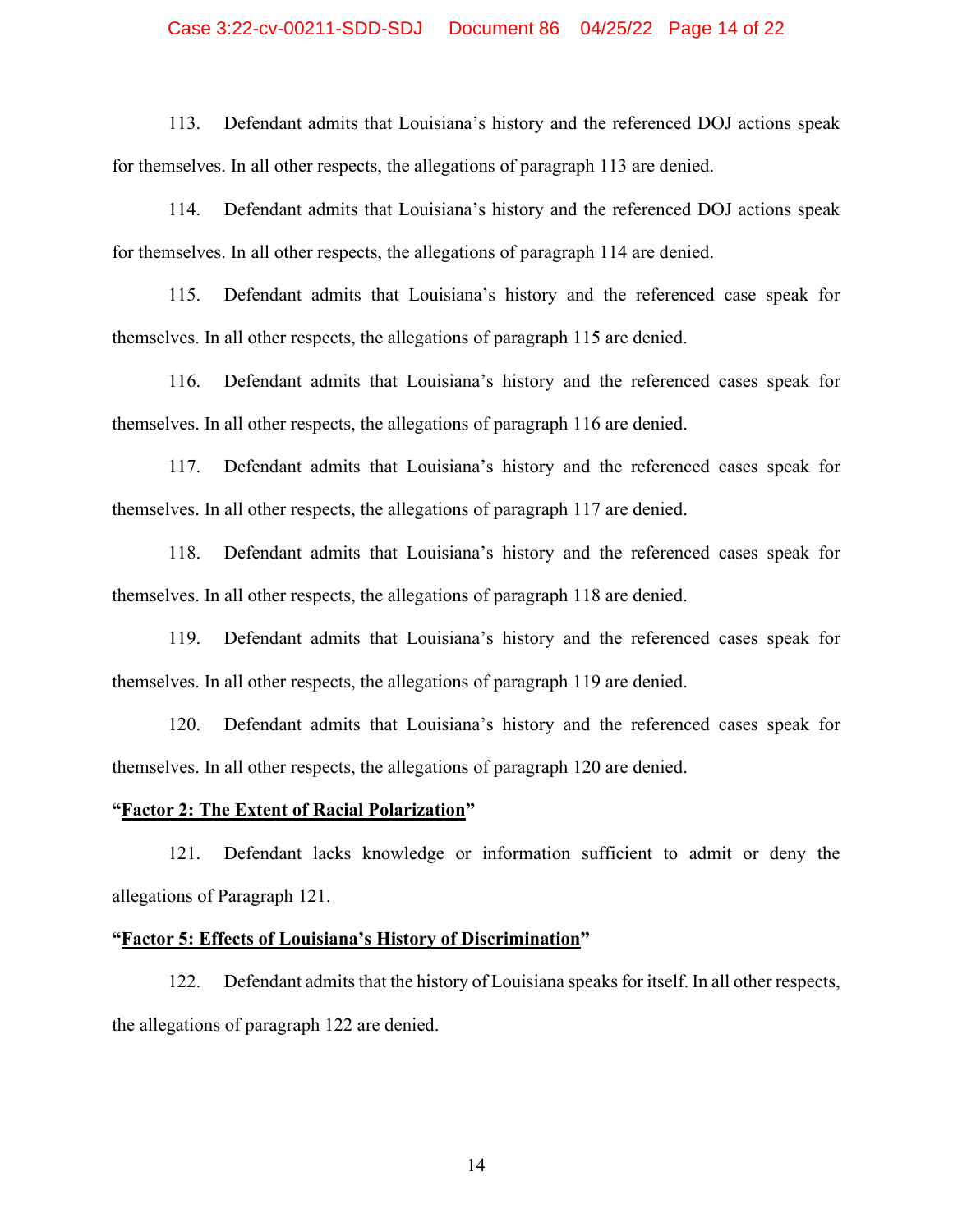### Case 3:22-cv-00211-SDD-SDJ Document 86 04/25/22 Page 15 of 22

123. Defendant admits that Louisiana's history and the referenced cases speak for themselves. In all other respects, the allegations of paragraph 123 are denied.

124. Defendant admits that the cited statistics speak for themselves. In all other respects, the allegations of paragraph 124 are denied.

125. Defendant admits that the cited statistics speak for themselves. In all other respects, the allegations of paragraph 125 are denied.

126. Defendant admits that the cited statistics speak for themselves. In all other respects, the allegations of paragraph 126 are denied.

127. Defendant admits that the cited statistics speak for themselves. In all other respects, the allegations of paragraph 127 are denied.

128. Defendant admits that the cited statistics speak for themselves. In all other respects, the allegations of paragraph 128 are denied.

### **"Factor 6: Presence of Racial Campaign Appeals"**

129. Defendant admits that the election history of David Duke speaks for itself. In all other respects, the allegations of paragraph 129 are denied.

130. Defendant admits that the election history of David Duke and the cited quotation speak for themselves. In all other respects, the allegations of paragraph 130 are denied.

131. Defendant admits that the cited election results speak for themselves. In all other respects, Defendant lacks knowledge or information sufficient to admit or deny the allegations of paragraph 131.

132. Defendant lacks knowledge or information sufficient to admit or deny the allegations of paragraph 132.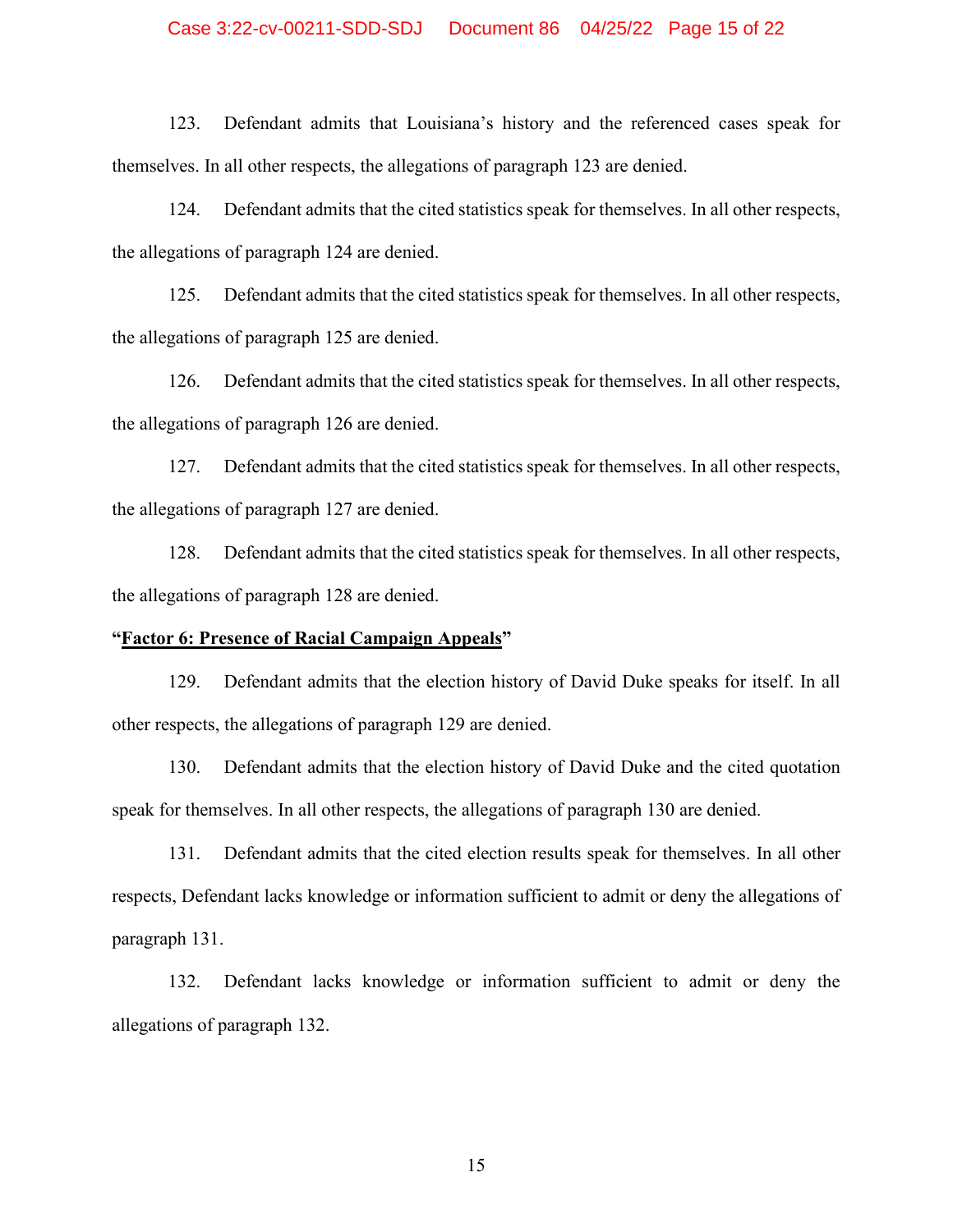### Case 3:22-cv-00211-SDD-SDJ Document 86 04/25/22 Page 16 of 22

133. Defendant lacks knowledge or information sufficient to admit or deny the allegations of paragraph 133.

134. Defendant lacks knowledge or information sufficient to admit or deny the allegations of paragraph 134.

135. Defendant lacks knowledge or information sufficient to admit or deny the allegations of paragraph 135.

## **"Factor 7: Extent to Which Black Louisianans Have Been Elected to Public Office"**

136. Defendant denies the allegations of paragraph 136.

137. Defendant admits that the identity of Louisiana's elected U.S. Senators speak for themselves. In all other respects, the allegations of paragraph 137 are denied.

138. Defendant admits that the identities of Louisiana's elected officials speak for themselves. In all other respects, Defendant lacks knowledge or information sufficient to admit or deny the allegations of paragraph 138.

139. Defendant admits that the identities of Louisiana's elected officials speak for themselves. In all other respects, the allegations of paragraph 139 are denied.

140. Defendant admits that the identities of Louisiana's elected officials speak for themselves. In all other respects, the allegations of paragraph 140 are denied.

141. Defendant admits that the identities of Louisiana's elected officials speak for themselves as does the case cited in Paragraph 141. In all other respects, the allegations of paragraph 141 are denied.

142. Defendant admits that the identities of Louisiana's elected officials speak for themselves. In all other respects, the allegations of paragraph 140 are denied.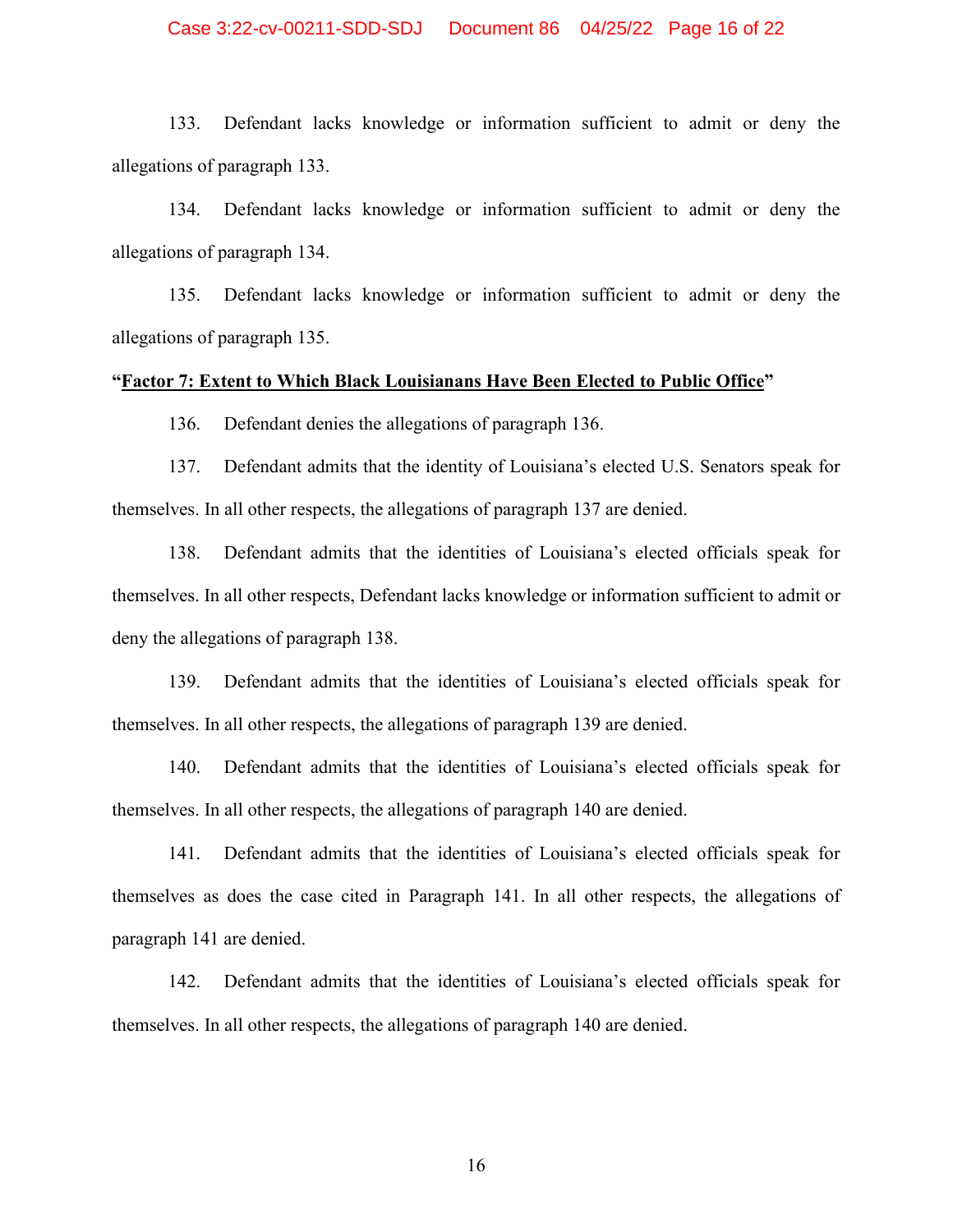## **"Factor 8: Lack of Responsiveness to the Particularized Needs of Black Voters"**

- 143. Defendant denies the allegations of paragraph 143.
- 144. Defendant denies the allegations of paragraph 144.
- 145. Defendant admits that the referenced 2009 study speaks for itself. In all other

respects, the allegations of paragraph 145 are denied.

- 146. Defendant denies the allegations of paragraph 146.
- 147. Defendant denies the allegations of paragraph 147.
- 148. Defendant denies the allegations of paragraph 148.
- 149. Defendant states that H.R. 5376 and the voting record regarding its passage speak

for themselves. In all other respects, the allegations of paragraph 149 are denied.

# **"Factor 9: Tenuousness of Justifications for Redistricting Black Voters to One Majority Black District"**

150. Defendant lacks knowledge or information sufficient to admit or deny the allegations of paragraph 150.

151. Defendant admits that the cited letter, testimony, and case all speak for themselves. In all other respects, the allegations of paragraph 151 are denied.

152. Defendant admits that the cited testimony speaks for itself. In all other respects, the allegations of paragraph 152 are denied.

153. Defendant admits that the un-cited testimony of Representative Stefanski speaks for itself. In all other respects, the allegations of paragraph 153 are denied.

154. Defendant admits that the un-cited comments of Representative Stefanski and the un-cited "Coalition" response speak for themselves. In all other respects, the allegations of paragraph 154 are denied.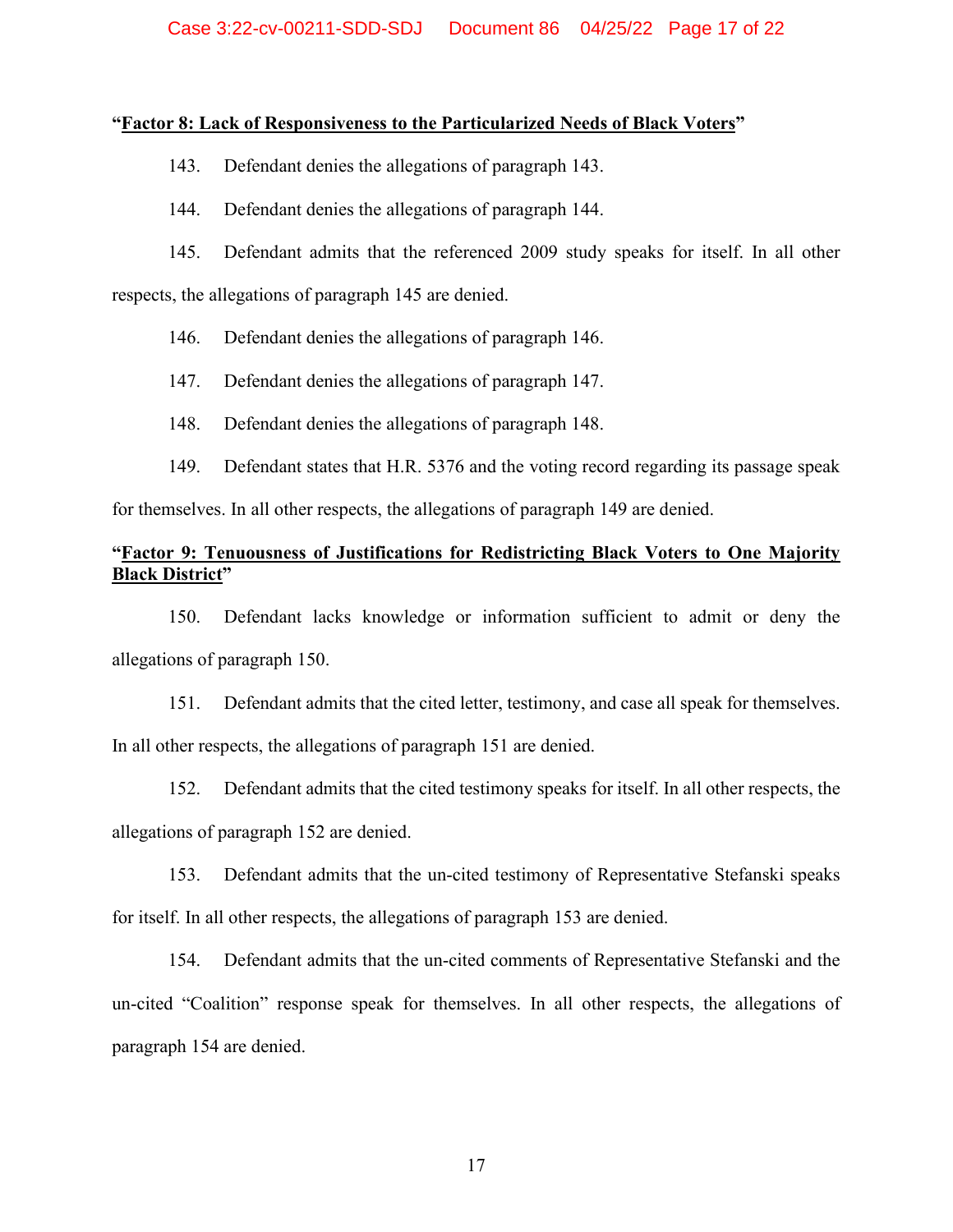### Case 3:22-cv-00211-SDD-SDJ Document 86 04/25/22 Page 18 of 22

155. Defendant lacks knowledge or information sufficient to admit or deny the allegations of paragraph 155.

156. Defendant admits that the cited testimony speaks for itself. In all other respects, the allegations of paragraph 156 are denied.

157. Defendant admits that the cited testimony speaks for itself. In all other respects, the allegations of paragraph 157 are denied.

158. Defendant admits that the referenced amendments and testimony speak for themselves. In all other respects, the allegations of paragraph 158 are denied.

159. Defendant admits that the cited testimony speaks for itself. In all other respects, the allegations of paragraph 159 are denied.

160. Defendant admits that the cited testimony speaks for itself. In all other respects, the allegations of paragraph 160 are denied.

161. Defendant admits that the cited testimony speaks for itself. In all other respects, the allegations of paragraph 161 are denied.

162. Defendant admits that the actions of the House and Governmental Affairs Committee regarding Representative Ivey's bill, and the House actions regarding the same speak for themselves. In all other respects, the allegations of paragraph 162 are denied.

163. Defendant admits that the referenced testimony and cases speak for themselves. In all other respects, the allegations of paragraph 164 are denied.

#### **"CLAIM FOR RELIEF"**

**"Count One" "H.B. 1/S.B. 5 violate Section 2 of the Voting Rights Act of 1965 52 U.S.C. § 10301; 42 U.S.C. § 1983 (Vote Dilution)"**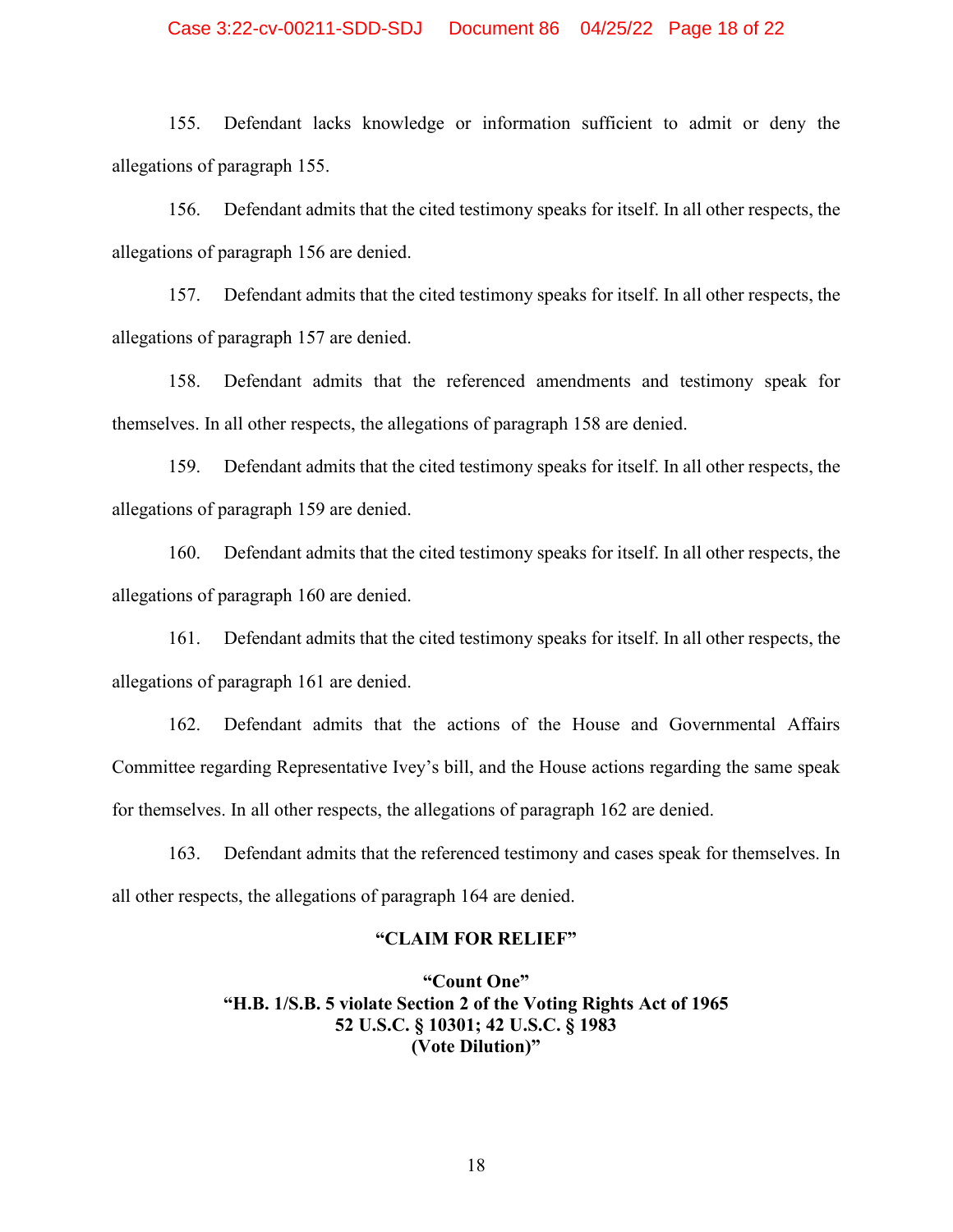## Case 3:22-cv-00211-SDD-SDJ Document 86 04/25/22 Page 19 of 22

164. Defendant adopts and incorporates the foregoing responses as if fully set forth herein.

165. Defendant admits that Section 2 speaks for itself. In all other respects, the allegations of paragraph 165 are denied.

166. The allegations of paragraph 166 contain a legal conclusion to which no response is required. To the extent a response is required, Defendant states that he lacks knowledge or information sufficient to form a belief about the truth of the allegations of paragraph 166.

167. Defendant is without knowledge or information sufficient to form a belief about the truth of the allegations of paragraph 167.

168. The allegations of paragraph 168 are denied.

169. The allegations of paragraph 169 are denied.

170. The allegations of paragraph 171 are denied.

#### "**PRAYER FOR RELIEF"**

Defendant denies that Plaintiffs are entitled to any relief.

#### **AFFIRMATIVE DEFENSES**

1. Plaintiffs fail to state a claim upon which relief can be granted.

2. The illustrative maps proposed by Plaintiffs are inconsistent with traditional districting criteria and fail to properly defer to the Louisiana Legislature's primary role in the redistricting process.

3. The relief sought by plaintiffs would involve an unconstitutional racial gerrymander because they request a map in which racial considerations predominate over traditional districting criteria.

4. It would be inequitable to afford Plaintiffs relief so soon before the 2022 elections.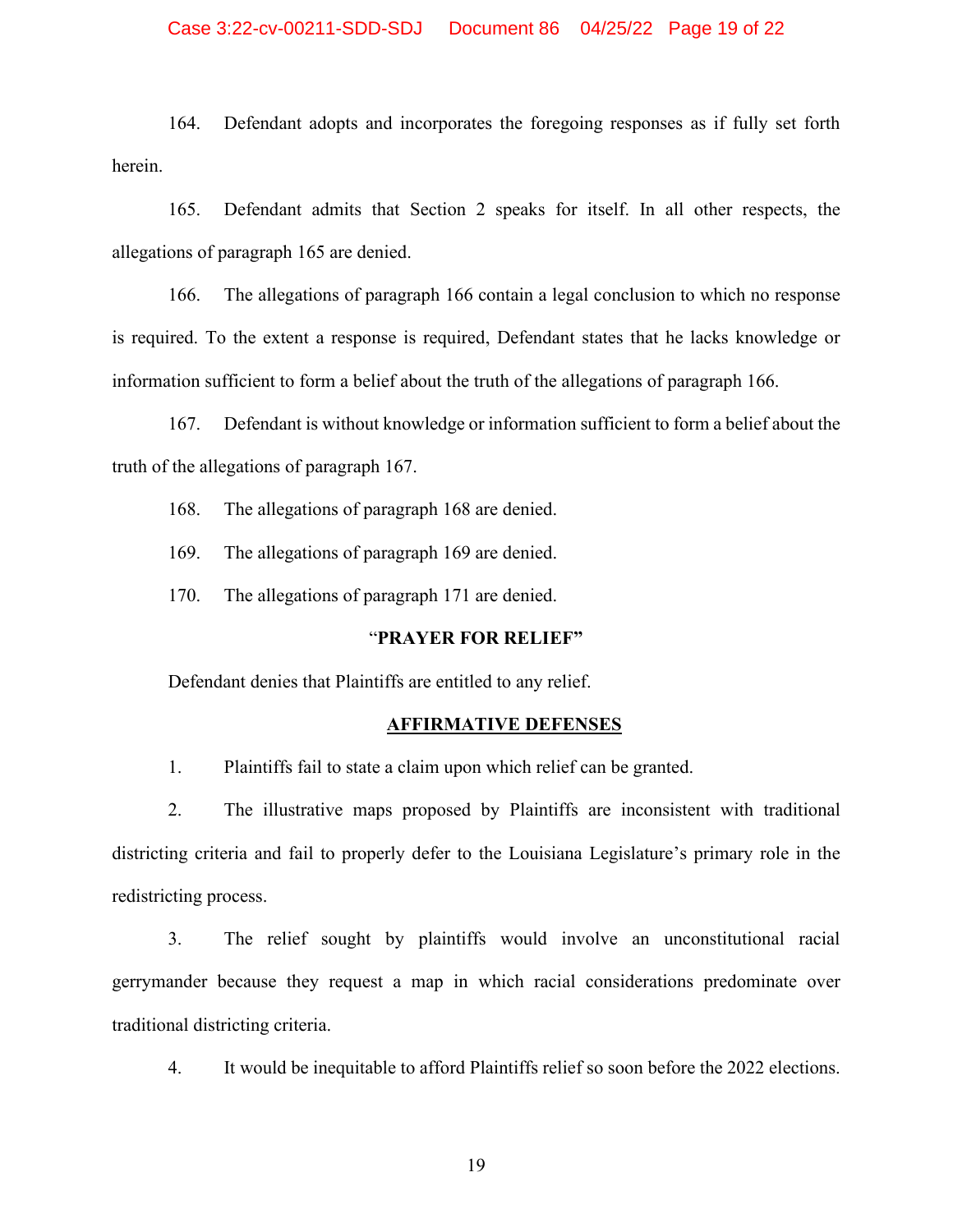# Case 3:22-cv-00211-SDD-SDJ Document 86 04/25/22 Page 20 of 22

5. Plaintiffs seek inappropriate relief, including relief that is not within the Secretary of State's authority to accomplish.

6. Plaintiffs have failed to join all necessary parties.

7. Section 2, properly construed, does not support a claim for vote dilution based on a challenge to a districting plan.

8. To the extent that Section 2 requires Louisiana to draw districts with predominate considerations of race, Section 2 is unconstitutional.

9. Louisiana neither "cracked" nor "packed" minority voters in its Congressional districting plan.

10. Plaintiffs fail to satisfy the three *Gingles* criteria.

11. Race did not predominate in the drawing of any district.

Respectfully submitted this the 25th day of April, 2022.

By: /s/ John C. Walsh John C. Walsh (Louisiana Bar Roll No. 24903) john@scwllp.com **SHOWS, CALI & WALSH, L.L.P.**  P.O. Box 4046 Baton Rouge, LA 70821 Telephone: (225) 346-1461 Facsimile: (225) 346-5561

Phillip J. Strach\* (Lead Counsel) phillip.strach@nelsonmullins.com Thomas A. Farr\* tom.farr@nelsonmullins.com John E. Branch, III\* john.branch@nelsonmullins.com Alyssa M. Riggins\* alyssa.riggins@nelsonmullins.com Cassie A. Holt\* cassie.holt@nelsonmullins.com **NELSON MULLINS RILEY & SCARBOROUGH LLP**  4140 Parklake Avenue, Suite 200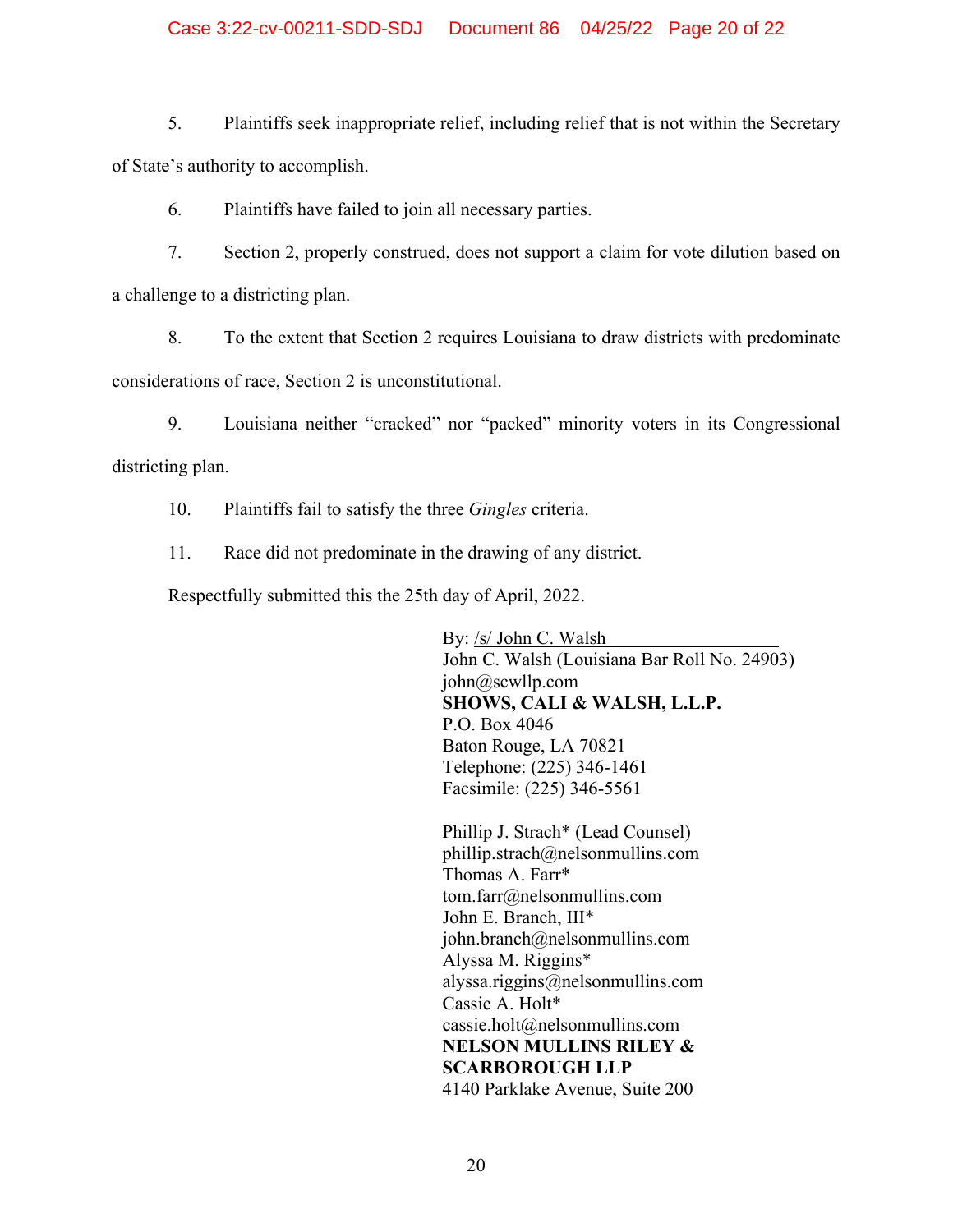Raleigh, NC 27612 Telephone: (919) 329-3800 Facsimile: (919) 329-3799

*Counsel for Defendant R. KYLE ARDOIN, in his official capacity as Secretary of State of Louisiana \*Pro Hac Vice Motions Granted*